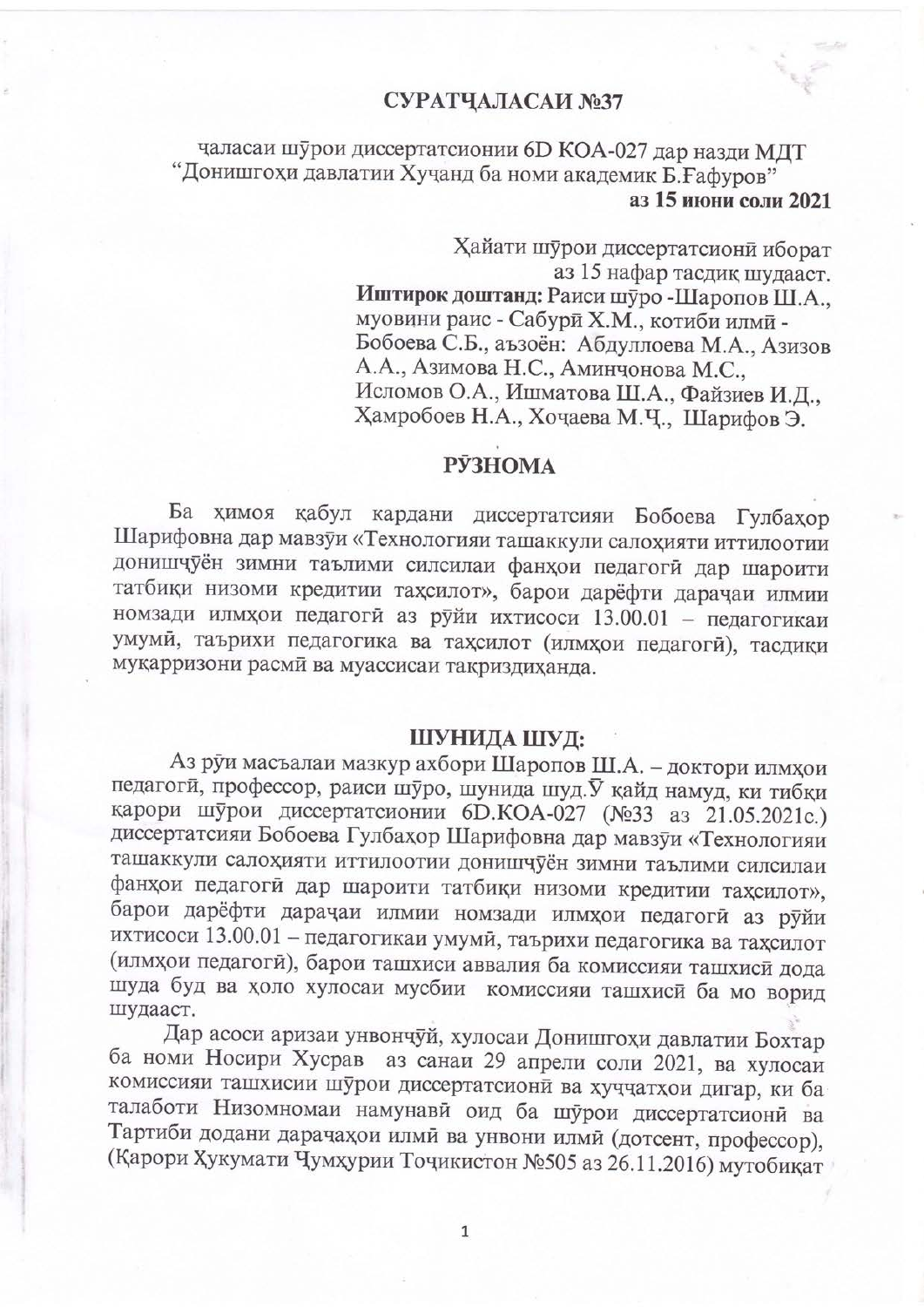мекунад, шурои диссертатсионии 6D.КОА-027 дар назди МДТ "Донишгохи давлатии Хучанд ба номи академик Б. Ғафуров"

### КАРОР МЕКУНАД:

Хулосаи комиссияи ташхиси оид ба мутобикати диссертатсияи  $1.$ Бобоева Гулбахор Шарифовна дар мавзуи «Технологияи ташаккули салохияти иттилоотии донишчуён зимни таълими силсилаи фанхои педагоги дар шароити татбики низоми кредитии тахсилот», ба ихтисоси 13.00.01 - педагогикаи умуми, таърихи педагогика ва тахсилот (илмхои педагоги), шурои диссертатсионии 6D. КОА-027 дар назди Донишгохи давлатии Хучанд ба номи академик Б. Ғафуров ва мавзуи арзшуда мувофик дониста, тасдик карда шавад;

Хулосаи комиссияи ташхиси оид ба диссертатсияи Бобоева 2. Гулбахор Шарифовна дар мавзуи «Технологияи ташаккули салохияти иттилоотии донишчуён зимни таълими силсилаи фанхои педагоги дар шароити татбиқи низоми кредитии тақсилот», ки барои дарёфти дарачан илмии номзади илм аз руйи ихтисоси 13.00.01 - педагогикаи умуми, таърихи педагогика ва тахсилот (илмхои педагоги) пешниход шудааст, бо раисии доктори илмхои педагоги, Исломов О.А., аъзоён - номзади илмхои педагоги, Азимова Н.С. ва номзади илмхои педагоги, Шарифов Э., ки дар асоси тафтиши диссертатсия оид ба маводи иктибоси (Антиплагиат 93,13 %) ва бахои сифатии хамаи мутобикат ва монандии фикр, ки барои баррасии диссертатсия хамчун кори илми-тадкикотии мустакил имконпазир аст, гузаронида шудааст, ба инобат гирифта шавад:

Диссертатсияи Бобоева Гулбахор Шарифовна дар мавзуи 3. «Технологияи ташаккули салохияти иттилоотии донишчуён зимни таълими силсилаи фанхои педагоги дар шароити татбиқи низоми кредитии тахсилот», ки барои дарёфти дарачаи илмии номзади илм аз руйи ихтисоси 13.00.01 - педагогикаи умуми, таърихи педагогика ва тахсилот (илмхои педагоги) пешниход шудааст, барои химоя кабул карда шавад:

Санаи эхтимолии химоя "23" октябри соли 2021 тайин гардад; 4.

Мукарризони расмии зерин таъйин карда шаванд: 5.

- Шарипов Фаридун Файзуллаевич - доктори илмхои педагоги, профессор, мудири кафедраи умумидонишгохии педагогикаи Донишгохи миллии Точикистон.

- Туев Шохин Шоевич- номзади илмхои педагоги, мудири кафедраи математикаи олй ва информатикаи Донишкадаи кухию металлургии Точикистон

6. Ба сифати муассисаи такриздиханда таъин карда шавад:

- Донишгохи давлатии омузгории Точикистон ба номи С.Айни

7. Руйхати муассисахо ва нафароне, ки автореферат ирсол мегардад, тасдик карда шавад:

8. Барои чопи автореферат ичозат дода шавад.